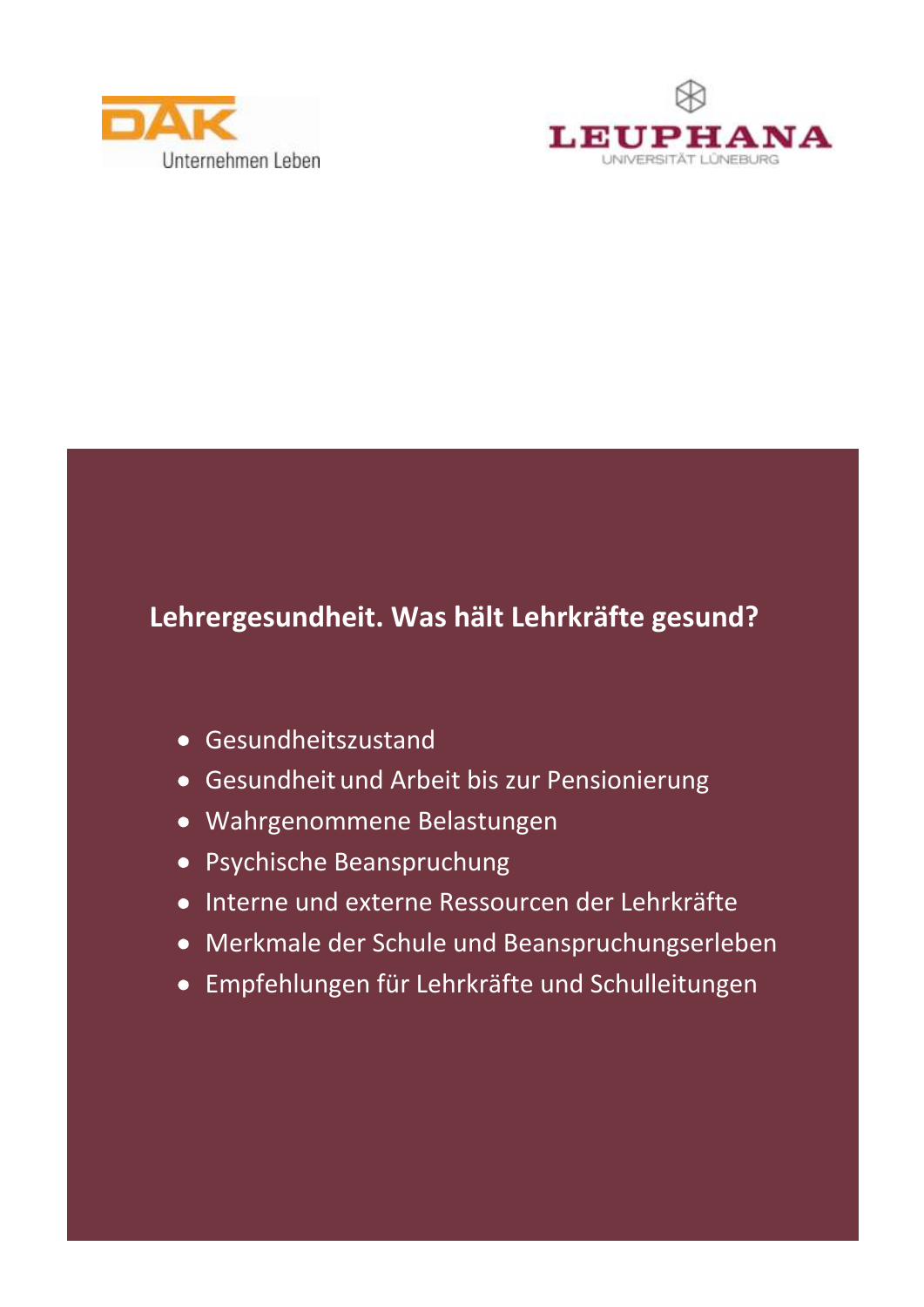Lehrergesundheit. Was hält Lehrkräfte gesund?

Studie im Rahmen der DAK-Initiative

"Gemeinsam gesunde Schule entwickeln"

Leuphana Universität Lüneburg Institut für Psychologie Scharnhorststraße 1 21335 Lüneburg

Leuphana Universität Lüneburg Zentrum für angewandte Gesundheitswissenschaften (ZAG) Wilschenbrucher Weg 84 a 21335 Lüneburg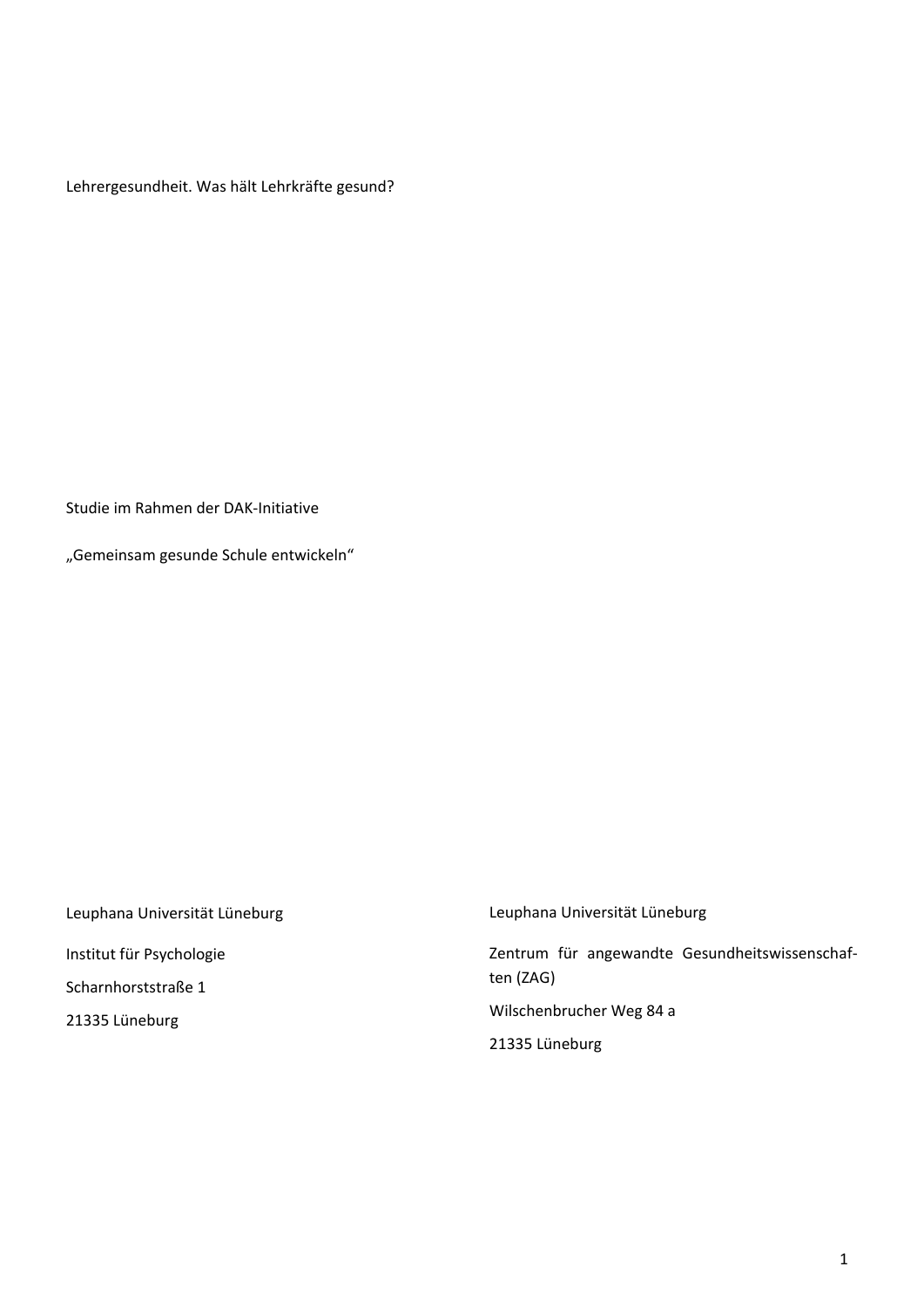### LEHRERGESUNDHEIT

### Hamburg/Lüneburg, 4. Oktober 2011

Der Lehrerberuf gilt als einer der Berufe mit der größten psychischen Beanspruchung (Schaarschmidt 2005). Lehrkräfte leiden z.B. häufiger als der durchschnittliche Arbeitnehmer unter Beschwerden, die auch für depressive Störungen und Burnout charakteristisch sind (Lehr 2011). Hierzu zählen Erschöpfungszustände, Reizbarkeit und Schlafstörungen. Auch das vorzeitige Ausscheiden aus dem Lehrerberuf steht häufig in Zusammenhang mit psychischer Beanspruchung: Der Hauptgrund für Frühpensionierungen aufgrund von Dienstunfähigkeit sind psychische Störungen und psychosomatische Erkrankungen.

Die vorliegende DAK-Leuphana-Studie berichtet, welche Belastungen Lehrkräfte im Berufsalltag wahrnehmen und wie verbreitet psychische Beanspruchungssymptome unter den befragten Lehrkräften sind. Außerdem wird untersucht, wie sich die Schulen hinsichtlich ihres Anteils beanspruchter Lehrkräfte voneinander unterscheiden und es werden mögliche Ursachen für diese Unterschiede in den Beanspruchungsniveaus zwischen Schulen erläutert.

#### **Gesundheit als Balance**

Gesundheit ist kein Zustand, der einmal erreicht wird und dann stabil bleibt. Vielmehr ist Gesundheit eine dynamische Balance, die ständig aufrecht erhalten und wieder hergestellt werden muss. Das systemische Anforderungs- und Ressourcenmodell (Becker et al. 2004) geht davon aus, dass der Gesundheitszustand einer Person davon abhängt, wie gut es

ihr gelingt, externe und interne Anforderungen mithilfe von externen und internen Ressourcen zu bewältigen. Unter externen Anforderungen werden Arbeitsanforderungen und Belastungsquellen in der Arbeit oder im Privatleben verstanden. Mit internen Anforderungen werden Bedürfnisse, Zielvorstellungen und Ansprüche der Person bezeichnet. Hat eine Person sehr hohe, schwer zu erreichende oder gar unrealistische Ansprüche an die eigene Arbeit und deren Resultate, kann dies eine Quelle ständiger Misserfolge und Frustrationen sein, welche das Wohlbefinden reduziert und letztlich die Gesundheit gefährdet.

Zur Bewältigung der internen und externen Anforderungen stehen der Person interne und externe Ressourcen zur Verfügung. Unter internen Ressourcen werden die Kompetenzen, Persönlichkeitseigenschaften, Einstellungen und auch Wahrnehmungsmuster einer Person subsumiert, die ihr helfen, interne und externe Anforderungen erfolgreich zu bewältigen. Hierzu zählen z.B. ein aktiver Umgang mit Problemen oder eine gute körperliche Fitness. Externe Ressourcen beziehen sich vor allem auf soziale Ressourcen, z.B. Freunde und Familienangehörige, auf die bei Schwierigkeiten zurückgegriffen werden kann sowie die Unterstützung durch Arbeitskollegen. Verfügt eine Person über wenig Ressourcen, so erhöht dies die Wahrscheinlichkeit gesundheitlicher Beeinträchtigungen (Becker et al. 2004). Gesundheitsförderung kann sowohl an den äußeren und inneren Anforderungen und Belastungen als auch an der Stärkung der externen und internen Ressourcen einer Person ansetzen.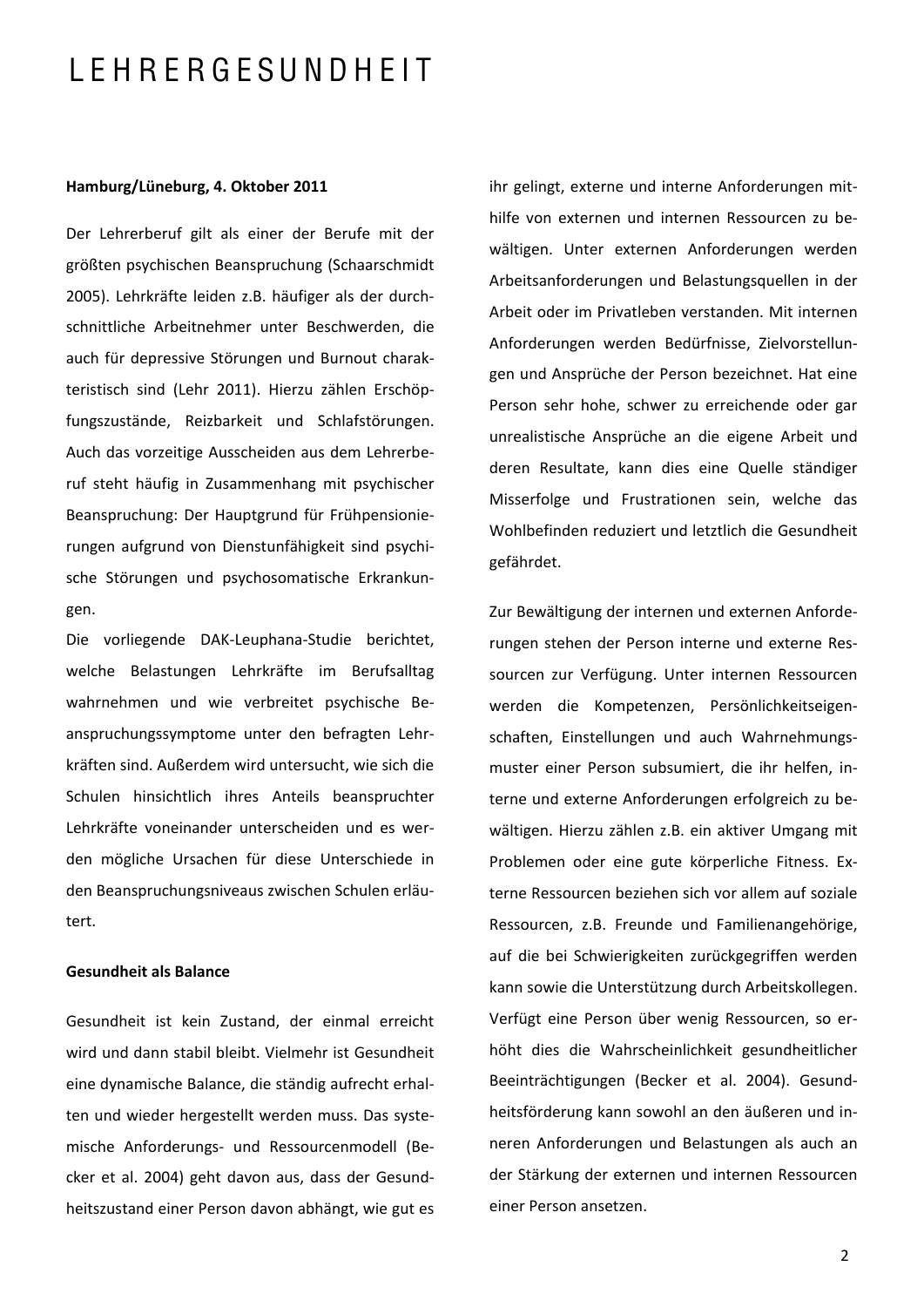### LEHRERGESUNDHEIT

#### Anforderungen und Ressourcen im Lehrerberuf

Die Lehrkräfte selbst geben oft Merkmale des Berufs (externe Anforderungen) als belastend an. Die höchste Belastung wird im Unterricht erlebt: Unaufmerksame oder wenig motivierte Schüler, Probleme mit der Disziplin und eine zu geringe Lernbereitschaft der Schülerinnen und Schüler werden von Lehrern aller Schultypen zuerst genannt. Daneben werden weitere schulische Prozesse, die auch in Zusammenhang mit der Qualität von Schulen stehen (z.B. mangelnde Kooperation, ineffiziente Organisation), von den Lehrkräften als Belastungen erlebt. Schließlich belasten Arbeitsbedingungen, wie z.B. ein ungenügender Lärmschutz oder ein permanenter Zeitdruck. Ob diese Belastungen auch zu psychischer Beanspruchung oder gesundheitlicher Beeinträchtigung führen, kann häufig erst mit dem Blick auf wichtige externe und interne Ressourcen geklärt werden. So wirken sich bestimmte arbeitsbezogene Einstellungen positiv auf die Art und Weise des Umgangs mit den Belastungen aus. Eine hohe Selbstwirksamkeit, die Überzeugung, mit schwierigen (Unterrichts-) Situationen erfolgreich umgehen zu können, erleichtert z.B. den Umgang mit Alltagsanforderungen. Auch zeigte sich beim Vergleich von gesunden und erkrankten Lehrkräften, die sich in einer psychosomatischen Klinik behandeln ließen, dass die gesunden besser von der Arbeit abschalten konnten und bei beruflichen Misserfolgen nicht so leicht resignierten. Sie verfügten über ein stärkeres soziales Netzwerk und eine höhere allgemeine Lebenszufriedenheit (Lehr 2004).

### Unterrichtsqualität und Gesundheit

Die Gesundheit der Lehrkräfte ist nicht nur eine Bedingung für das persönliche Wohlbefinden, sie ist auch eine wichtige Voraussetzung für die Umsetzung des Erziehungs- und Bildungsauftrages. Die arbeitsbezogenen Einstellungen (interne Ressourcen) der Lehrkräfte stehen dabei in Zusammenhang mit der Unterrichtsqualität. Schülerinnen und Schüler bewerteten die Unterrichtsqualität von den Lehrkräften am besten, die eine gesundheitsförderliche Einstellung gegenüber ihrer Arbeit haben. Diese Lehrerinnen und Lehrer verfügen über ein hohes Arbeitsengagement bei einer gleichzeitig hohen Widerstandskraft gegenüber den beruflichen Anforderungen. Dazu zählen innere Ruhe und Ausgeglichenheit und die Fähigkeit, nach der Arbeit abschalten zu können. Nach dem Schülerurteil kennzeichnet der Unterricht dieser Lehrkräfte vor allem das hohe Finfühlungsvermögen: Sie zeigen Interesse am einzelnen Schüler und an der einzelnen Schülerin. Außerdem werden sie als gerechter erlebt und fördern die kognitive Selbstständigkeit der Schülerinnen und Schüler stärker (Klusmann et al. 2006).

#### Gute Schulen müssen gesunde Schulen sein

Die Förderung der Lehrergesundheit und die Verbesserung der Schulqualität gehen in guten gesunden Schulen Hand in Hand. So stellen viele der Qualitätsmerkmale von guten Schulen (z.B. gemeinsame Ziele, Unterstützung und Kooperation) gesundheitsfördernde externe Ressourcen für die einzelnen Lehrkräfte dar. Die gute gesunde Schule ist eine Schule, die sich in ihrer Entwicklung klar den Quali-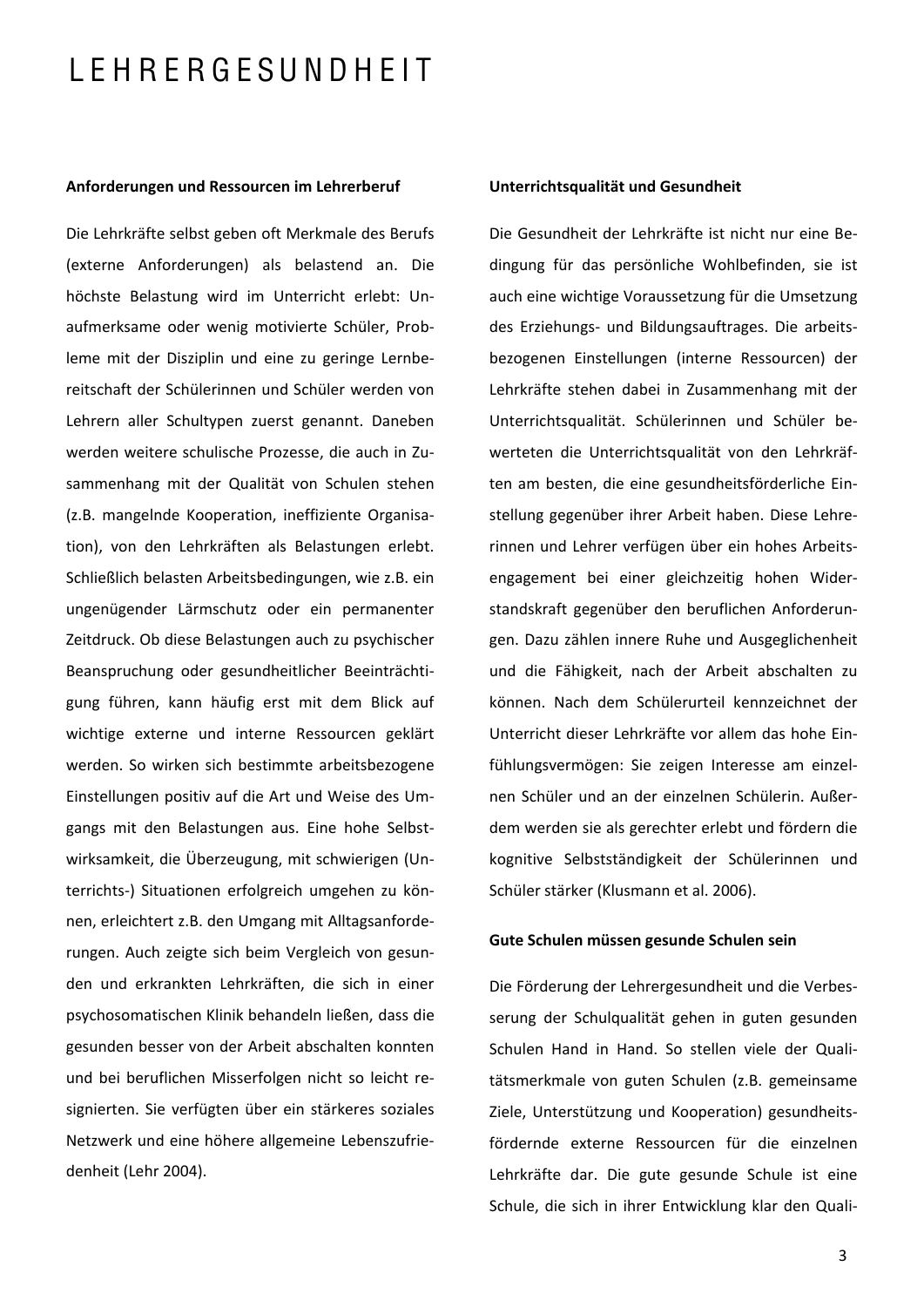## LEHRERGESUNDHEIT

tätsdimensionen der guten Schule verpflichtet hat und die bei der Verwirklichung ihres Erziehungs- und Bildungsauftrages gezielt Gesundheitsinterventionen einsetzt. Schulen sind gut und gesund, wenn sie erfolgreich sind und sich ihre Mitglieder wohl fühlen und gesund sind (Brägger et al. 2005).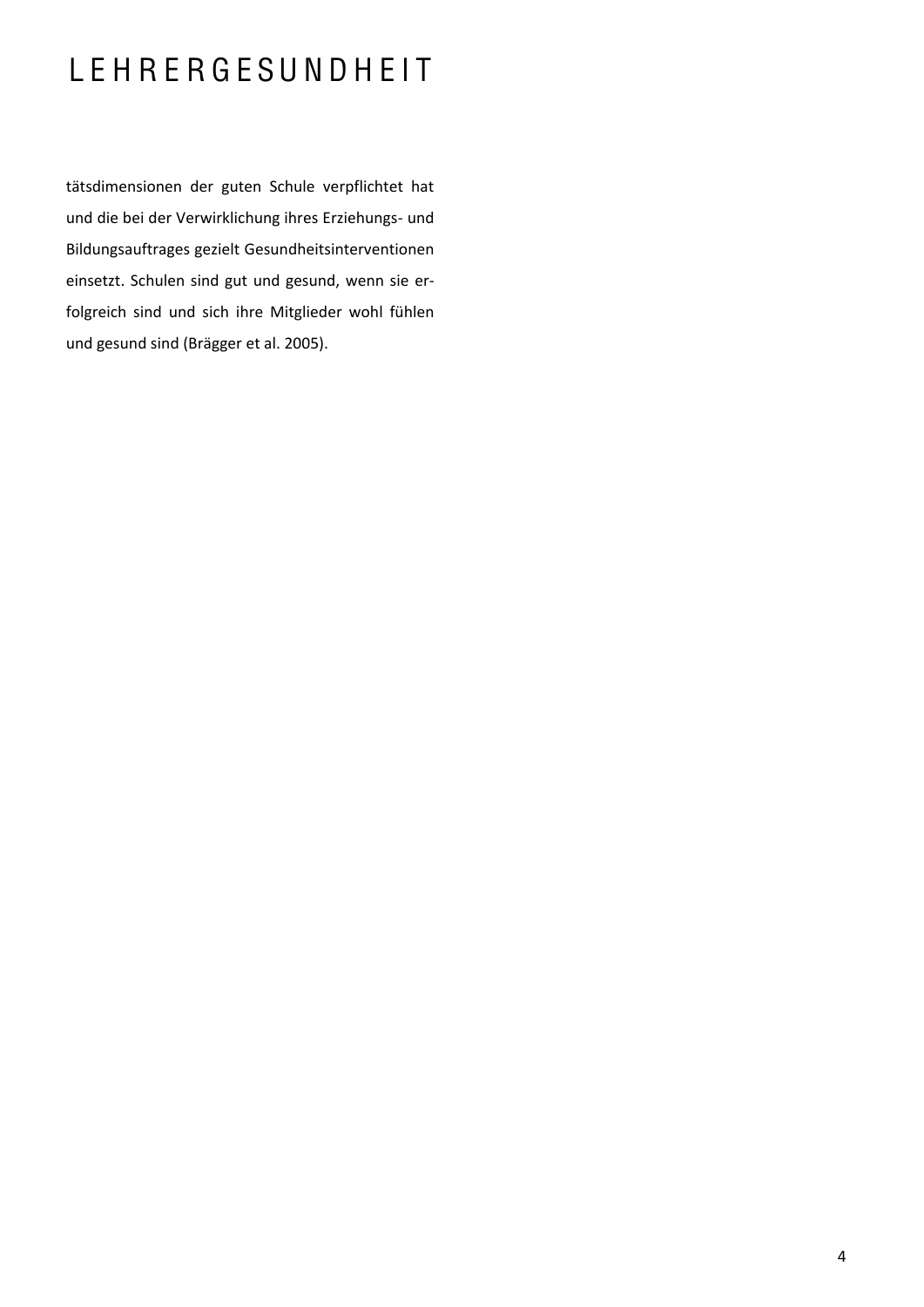### ECKDATEN DER DAK INITIATIVE

Die DAK-Initiative "Gemeinsam gesunde Schule entwickeln" begleitet bundesweit insgesamt 30 Schulen bei der Entwicklung hin zu gesunden und bildungsstarken Organisationen. Durch einen umfassenden und systematischen Prozess werden Lern- und Entwicklungsprozesse initiiert und verstetigt. Gesundheits- und leistungsgefährdende Belastungen sollen reduziert und die individuellen und organisationalen Ressourcen gestärkt werden. Die teilnehmenden Schulen werden drei Jahre lang kontinuierlich in ihrem Entwicklungsprozess begleitet und bei der Arbeit an ausgewählten Themen der Gesundheitsförderung für Schüler und Lehrkräfte sowie der Qualitätsentwicklung der Schule unterstützt. Diese Initiative wird von der DAK finanziert und wissenschaftlich vom Institut für Psychologie und dem Zentrum für Angewandte Gesundheitswissenschaften (ZAG) der Leuphana Universität Lüneburg begleitet.

### Eckdaten zur Lehrerbefragung

In allen Schulen wird zu Beginn des Projektes eine umfassende Diagnose vorgenommen, welche die Grundlage für die weiteren Schritte darstellt. Hierzu nehmen Lehrer, Schüler und Eltern an einer anonymen und freiwilligen Befragung mittels Fragebogen teil. Gesundheitsgefährdende wie gesundheitsförderliche Faktoren sollen so identifiziert werden sowohl in der Schule als Organisation als auch bei den Schulbeteiligten. Die Befragten schätzen in einer Reihe von Fragen ihr gesundheitliches Befinden ein und geben Auskunft über Belastungsfaktoren, Ressourcen und schulische Rahmenbedingungen.

Der Lehrerfragebogen enthält Fragen zur gesundheitlichen Beanspruchung, zu Belastungsfaktoren

sowie zu gesundheitsrelevanten Einstellungen und Verhaltensmustern. Zudem werden Einschätzungen u. a. zur Schulkultur, zu den Arbeitsbedingungen und zum Handeln der Schulleitung erhoben.

Die Ergebnisse zum Gesundheitszustand der Lehrkräfte sind Gegenstand der vorliegenden DAK-Leuphana-Studie. Zudem werden Ergebnisse zum Zusammenhang zwischen Gesundheitszustand und Personen- und Schulmerkmalen berichtet.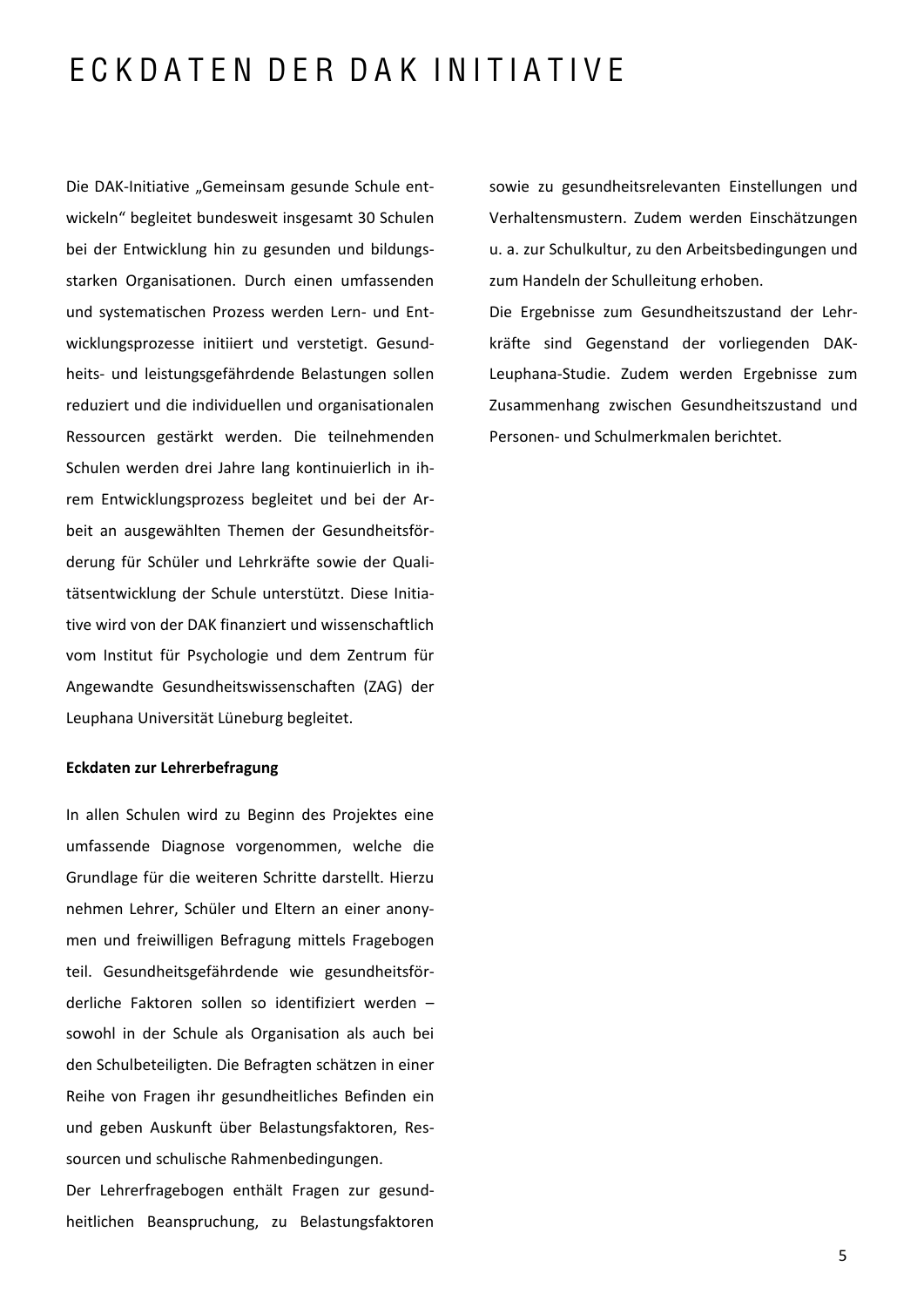## STICHPROBENBESCHREIBUNG

Die vorliegende Studie basiert auf den Ergebnissen der Befragung von Lehrkräften aus 29 Schulen in sieben Bundesländern.

|                        | Anzahl der<br><b>Schulen</b> |
|------------------------|------------------------------|
| Hamburg                | 1                            |
| <b>Hessen</b>          | 6                            |
| Mecklenburg-Vorpommern | 5                            |
| Niedersachsen          | 7                            |
| Nordrhein-Westfalen    | 7                            |
| Schleswig-Holstein     | 1                            |
| Thüringen              | $\mathcal{P}$                |

Tab.1: Anzahl der Projektschulen in den Bundesländern

An den Schulen wurde jeweils das gesamte Kollegium befragt. Die Lehrkräfte von Grund- und Förderschulen sind zahlenmäßig am geringsten vertreten und haben den höchsten Frauenanteil. Die Lehrkräfte an berufsbildenden Schulen stellen mit 41 Prozent der Gesamtstichprobe die stärkste Gruppe dar.

| <b>Schulform</b>      | Anzahl<br>Schu-<br>len | N Ge-<br>samt | Anteil<br>weib-<br>lich in<br>% | k.A.<br>zum<br>Ge-<br>schlecht |
|-----------------------|------------------------|---------------|---------------------------------|--------------------------------|
| Grundschulen          | 3                      | 41            | 94,9                            | 2                              |
| Förderschulen         | 2                      | 48            | 72,9                            | 0                              |
| Haupt-, Real-,        | 9                      | 223           | 65,3                            | 151                            |
| Regionale             |                        |               |                                 |                                |
| <b>Schulen</b>        |                        |               |                                 |                                |
| Gesamtschulen         | 3                      | 169           | 58,5                            | 10                             |
| Gymnasien             | 6                      | 285           | 46,4                            | 160                            |
| <b>Berufsbildende</b> | 6                      | 527           | 47,2                            | 86                             |
| <b>Schulen</b>        |                        |               |                                 |                                |
| <b>GESAMT</b>         | 29                     | 1293          | 56,7                            | 409                            |

Tab.2: Schulformen: Anzahl der Lehrkräfte und Anteil weiblicher Lehrkräfte

Die befragten Lehrkräfte sind zwischen 24 und 65 Jahren alt. Die Altersgruppe der 45- bis 55-Jährigen ist mit 405 Lehrerinnen und Lehrern am stärksten besetzt. Das Durchschnittsalter liegt mit 46,5 Jahren leicht unter dem Durchschnittsalter aller deutschen Lehrkräfte (48 Jahre)<sup>1</sup>.

| Alter                   | Lehrer-<br>innen | Lehrer | Gesamt* |
|-------------------------|------------------|--------|---------|
| 24-35 Jahre             | 129              | 70     | 203     |
| 35-45 Jahre             | 185              | 148    | 334     |
| 45-55 Jahre             | 243              | 160    | 405     |
| 55-65 Jahre             | 115              | 146    | 262     |
| Altersdurch-<br>schnitt | 45,4             | 47,9   | 46,5    |

Tab.3: Altersverteilung getrennt nach Geschlecht

\* fehlende N = keine Angabe zum Geschlecht oder Alter

Mehr als ein Drittel der Befragten arbeitet in Teilzeit (37 Prozent), wobei hauptsächlich Frauen teilzeitbeschäftigt sind (83 Prozent). Dies könnte in Zusammenhang mit der Kinderbetreuung stehen. Allerdings wählt die Altersgruppe der 45 bis 55-Jährigen am häufigsten diese Arbeitsform (37 Prozent der Teilzeitbeschäftigten), gegenüber lediglich 14 Prozent der 24 bis 35-Jährigen, 30 Prozent der 35-bis 45-Jährigen und 19 Prozent der 55- bis 65-Jährigen.

 $1$  Mitteilung des statistischen Bundesamts vom 10.10.2006: Link: http://bit.ly/q2mCGY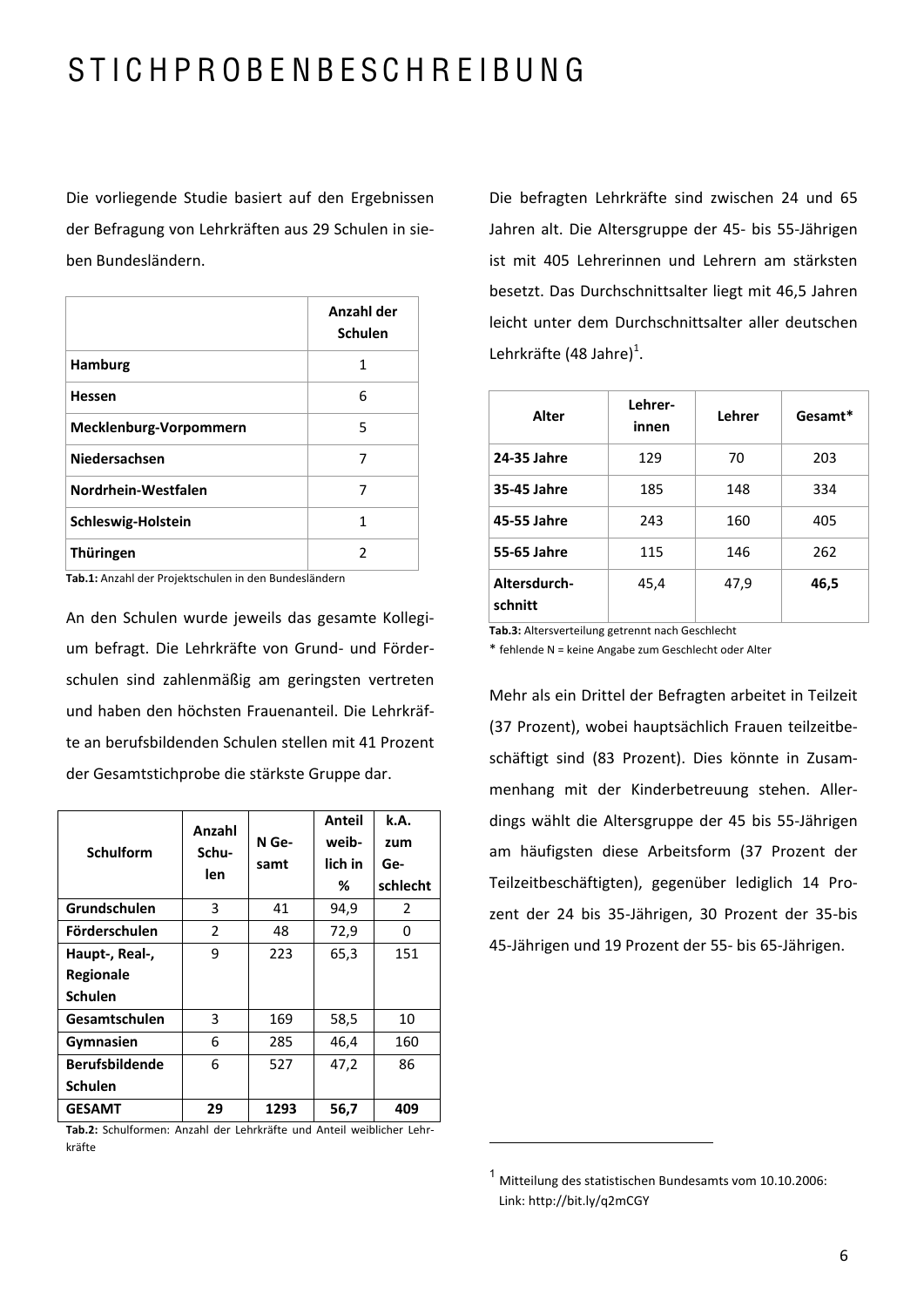### **Allgemeiner Gesundheitszustand**

Die Einschätzung des allgemeinen Gesundheitszustandes basiert auf dem subjektiven Gesundheitserleben der Befragten.

Die Lehrkräfte schätzten ihren subjektiven Gesundheitszustand mittels der folgenden Frage ein: Wie würden Sie im Großen und Ganzen Ihren derzeitigen Gesundheitszustand beurteilen? Die Antwortmöglichkeiten waren: sehr gut, gut, mittelmäßig, eher schlecht oder schlecht.

11 Prozent aller befragten Lehrkräfte geben einen schlechten oder eher schlechten Gesundheitszustand an. Die Mehrheit der Befragten schätzt die eigene Gesundheit als gut oder sehr gut ein (53 Prozent). Dabei unterscheiden sich Lehrerinnen und Lehrer in der Einschätzung kaum. Betrachtet man die Entwicklung des subjektiven Gesundheitszustands mit zunehmendem Alter, so zeigt sich, dass der Anteil derjenigen, die ihren Zustand kritisch sehen, leicht zunimmt und mit 17 Prozent bei den 55- bis 65-Jährigen seinen höchsten Wert erreicht. Deutlicher steigt der Anteil der Lehrkräfte, die ihren Gesundheitszustand als mittelmäßig einschätzen: von 22 Prozent bei den 24- bis 35-Jährigen auf 38 Prozent bei den 55- bis 65-Jährigen. Von den 55- bis 65-Jährigen bewerten nur noch 45 Prozent ihren Gesundheitszustand als gut oder sehr gut.

#### Gesundheit und Arbeit bis zur Pensionierung

Die Lehrkräfte wurden auch dazu befragt, ob sie sich vorstellen können, dass ihr Gesundheitszustand ausreichen wird, um bis zur Pensionierung zu arbeiten.

Glauben Sie, dass Ihre Kraft und Ihre Gesundheit ausreichen werden, um den Beruf bis zum Erreichen des gesetzlichen Pensionsalters ausüben zu können? Die Antwortmöglichkeiten waren: ja, vielleicht, nein.

Weniger als die Hälfte der Lehrer glauben, dass ihr Gesundheitszustand ausreicht, um bis zum gesetzlichen Pensionsalter zu arbeiten (41 Prozent). Die meisten Lehrkräfte sind sich nicht sicher, ob sie so lange arbeiten können: 44 Prozent geben an, dass sie es vielleicht schaffen. 16 Prozent glauben nicht, dass sie bis zum gesetzlichen Rentenalter ihren Beruf ausüben können. Lehrerinnen schätzen die Aussichten, bis zur Pensionierung arbeiten zu können, kritischer ein als Lehrer: Nur jede dritte Lehrerin im Vergleich zu jedem zweiten Lehrer glaubt, dass ihre Kraft und Gesundheit dafür ausreichen.



Abb. 1: Anteil der Lehrkräfte, die sich vorstellen können, bis zum gesetzlichen Rentenalter zu arbeiten, getrennt nach Schulform (GS=Grundschule, FS=Förderschule, HRS=Haupt-, Real-, Regionale Schule, GYM=Gymnasium, BS=Berufliche Schule, GES=Gesamtschule)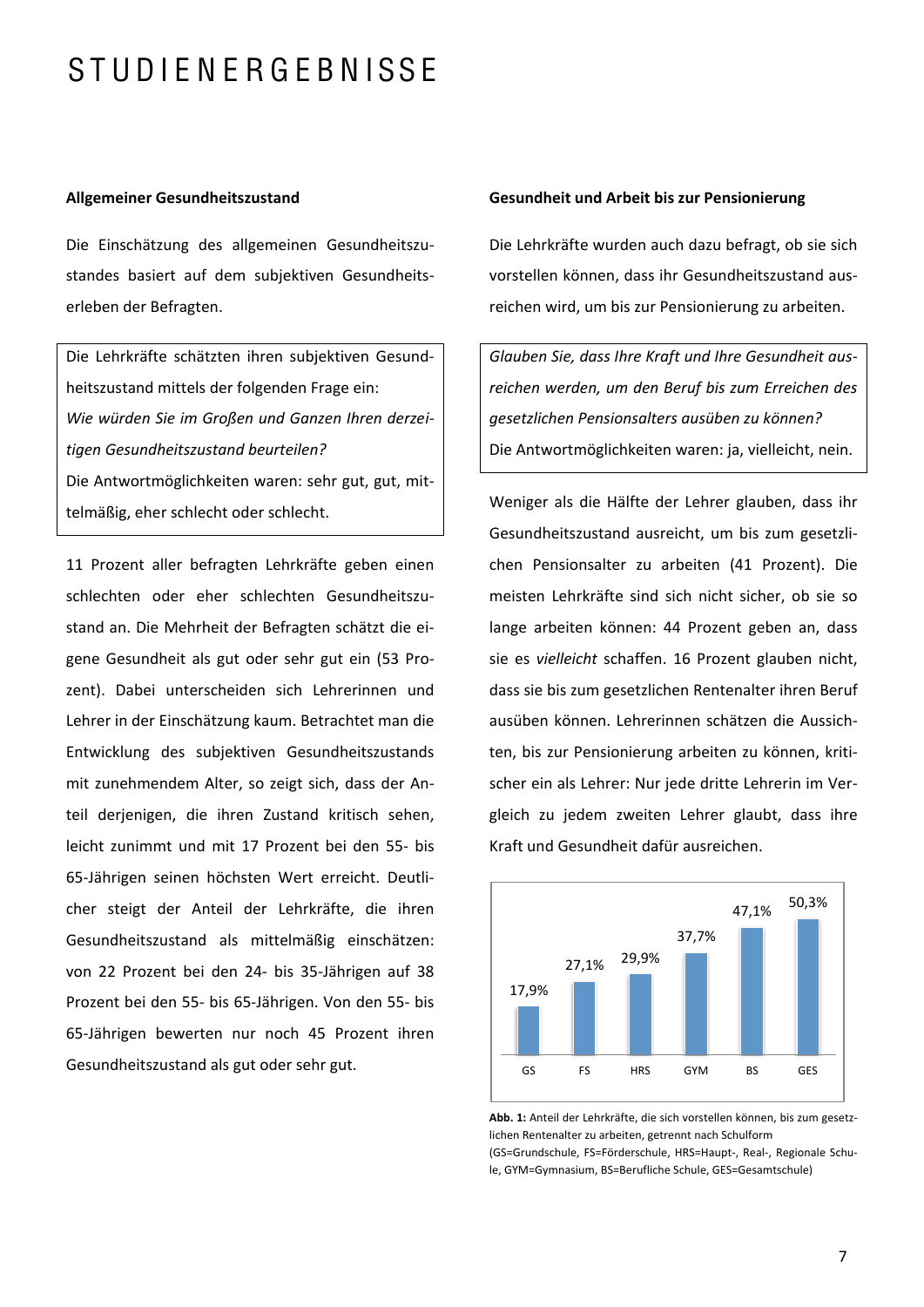Die Mehrheit der Lehrerinnen gibt an, es vielleicht zu schaffen. Dabei zeigt sich ein Zusammenhang zwischen dieser Einschätzung und der Schulform, an der die Lehrkräfte tätig sind – wenngleich aufgrund der zum Teil geringen Stichprobengröße hier keine endgültigen Aussagen gemacht werden können und die Ergebnisse auch in Zusammenhang mit der Geschlechtsverteilung an den jeweiligen Schulen stehen können. Am zuversichtlichsten, ihre Arbeit bis zum Rentenalter auszuüben, sind Lehrkräfte an Gesamtschulen und an Beruflichen Schulen (Abb. 1). Bis zum 55. Lebensjahr steigt der Anteil derjenigen, die sich nicht vorstellen können bis zur Pensionierung zu arbeiten, leicht an. In der Kategorie der 55- bis 65-Jährigen sinkt der Anteil wieder leicht. Dies könnte darauf zurückzuführen sein, dass Lehrkräfte mit kritischem Gesundheitszustand bereits aus dem Beruf ausgeschieden sind.

#### Wahrgenommene Belastungen

Die Lehrkräfte wurden zu verschiedenen Arbeitsund Organisationsbedingungen befragt, die potentielle Belastungsfaktoren darstellen können. Sie gaben an, wie stark diese Belastungsfaktoren ausgeprägt sind. Nicht in allen Bereichen wurde explizit danach gefragt, ob eine ungünstige Ausprägung auch eine Belastung darstellt. Zum Beispiel kann es sein, dass Lehrkräfte während der Arbeit unter großem Zeitdruck stehen und wenige Erholungspausen haben, dies aber nicht als Belastung empfinden. Die höchsten Zustimmungswerte ergeben sich für den Zeitdruck und die fehlenden Erholungspausen. Am stärksten stimmten die Lehrer hierbei der Aussage

zu, dass keine Zeit für Pausen zwischen den Schulstunden bleibt. Die Leistungsunterschiede zwischen den Schülern empfinden viele Lehrkräfte als zu groß, wobei erwartungsgemäß am Gymnasium der Anteil der Lehrkräfte, die dies als belastend erleben, am geringsten ist (52 Prozent); bei den Lehrkräften an Beruflichen Schulen und Förderschulen sind es hingegen 81 Prozent.

Folgende Belastungsfaktoren (Beispielaussage) wurden erfasst:

- Zeitdruck und fehlende Erholungspausen (Es kommt vor, dass man wegen zu viel Arbeit nicht oder verspätet in die Pause gehen kann.)
- à, Lärmbelastung (Die Lautstärke im Unterricht ist  $zu$  hoch.)
- Unterrichtsstörungen (Ein Teil der Schüler/innen beschäftigt sich mit anderen Dingen und stört den Unterricht.)

Weitere Aussagen:

- Die Leistungsunterschiede zwischen den Schüler/innen sind zu groß.
- $\mathbf{r}$ Die stimmliche Belastung durch häufiges lautes Sprechen ist zu hoch.
- Die Lernbereitschaft der Schüler/innen ist gering ausgeprägt.

Die Angaben der Lehrkräfte wurden in Zustimmungswerte umgerechnet, die sich zwischen null Prozent (keine Zustimmung) und 100 Prozent (absolute Zustimmung) bewegen können. Ein Zustimmungswert von über 50 Prozent wird als kritisch betrachtet.

Die Einschätzung der Belastungsfaktoren steht dabei in signifikantem Zusammenhang mit dem Gesundheitszustand der Lehrkräfte (Abb.2). Die Lehrkräfte, die ihren Gesundheitszustand kritisch einschätzen, erleben auch in vielen der befragten Bereiche eine höhere Belastung. Hier bleibt unklar, ob der schlech-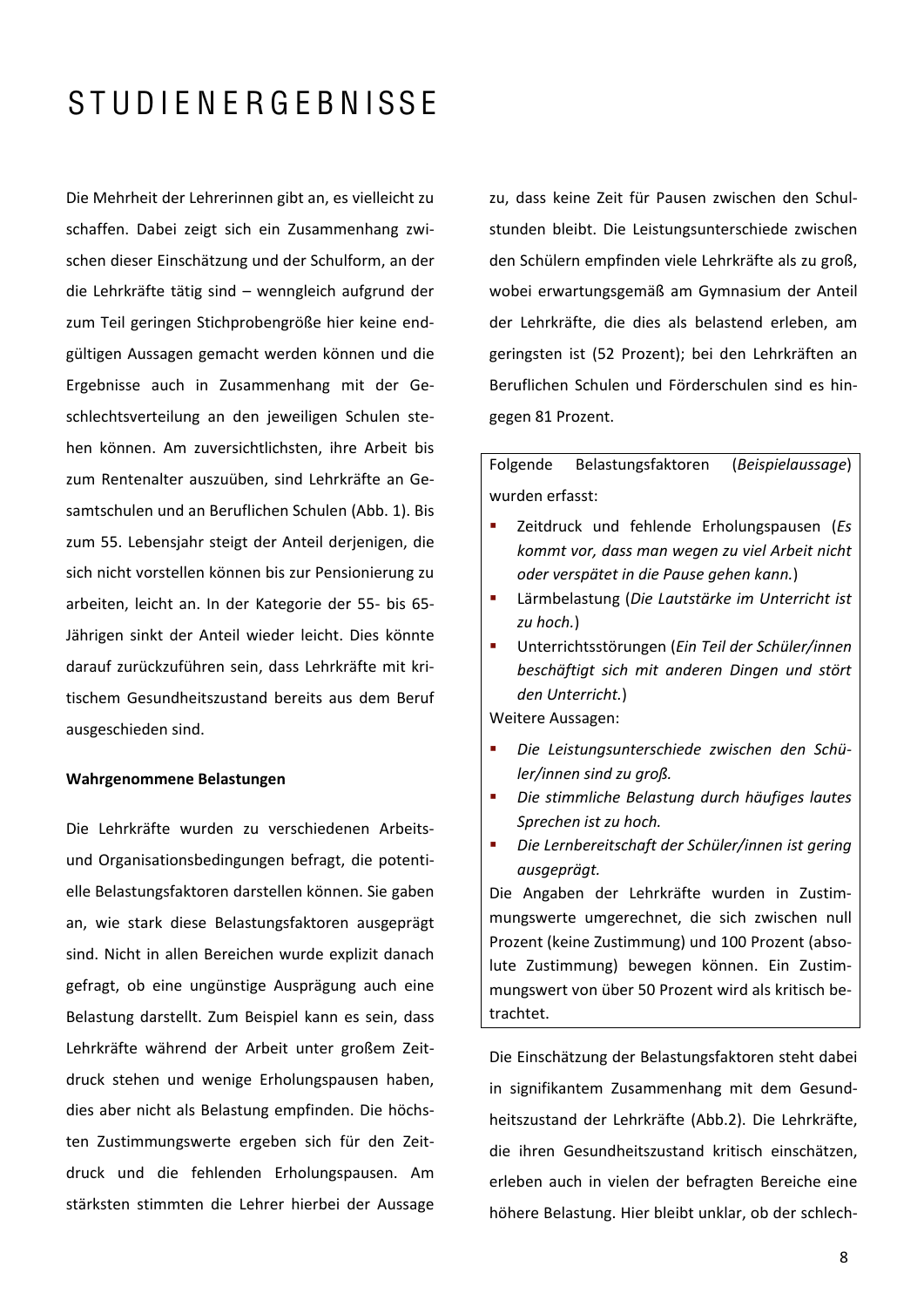te Gesundheitszustand als Folge oder Bedingung des Belastungserlebens zu bewerten ist. Die Top-5 der Belastungsfaktoren unterscheiden sich jedoch nicht für Lehrkräfte mit gutem und schlechtem Gesundheitszustand.



Abb. 2: Belastungserleben von Lehrkräften in Abhängigkeit von ihrem Gesundheitszustand (Die rote Linie markiert die Schwelle zur kritischen Ausprägung).

Als besonders belastend werden Bereiche erlebt, die die Unterrichtstätigkeit (Leistungsunterschiede, Lernbereitschaft der Schüler) sowie die Arbeitsbedingungen (Zeitdruck, Lärm, stimmliche Belastung) betreffen.

### **Psychische Beanspruchung**

Psychische Beanspruchung tritt als eine Folge von Belastungen durch die Arbeitstätigkeit auf und kann einen Vorläufer weiterer psychischer Befindensbeeinträchtigungen darstellen, die sich beispielsweise in psychosomatischen Beschwerden, Depressivität oder Schlafstörungen ausdrücken. Kognitive Beanspruchung weist auf tätigkeitsspezifische Stressoren (z.B. belastende Arbeitsbedingungen) hin, während

emotionale Beanspruchung häufig in Zusammenhang mit sozialen Stressoren (z.B. Ärger mit den Kollegen) auftritt.

Folgende Beanspruchungsformen (Beispielaussagen) wurden erfasst:

- $\blacksquare$ kognitive Beanspruchung (Es fällt mir schwer, nach dem Unterricht abzuschalten.)
- emotionale Beanspruchung (Ich fühle mich ab und zu wie jemand, den man als Nervenbündel bezeichnet.)

Es wurde nicht erfasst, wie lange die wahrgenommene Beanspruchung andauert. Daher geben die Befragungsergebnisse lediglich Auskunft über das aktuelle Befinden der Lehrkräfte zum Zeitpunkt der Befragung und liefern keine Aussagen über ein chronisches Beanspruchungserleben. Zu bedenken ist, dass zum Zeitpunkt der Befragung (jeweils im Mai) zumeist Prüfungen anstehen und Zeugnisse erstellt werden, also von einer Phase hoher Belastung ausgegangen werden kann.

Am stärksten leiden Lehrkräfte unter kognitiver Beanspruchung. 45 Prozent aller Befragten geben an, hoch kognitiv beansprucht zu sein: Sie können schlecht abschalten und müssen oft an Schwierigkeiten in der Schule denken. Ein möglicher Erklärungsansatz ist hier die spezifische Arbeitssituation vieler Lehrkräfte, die dadurch gekennzeichnet ist, einen Großteil der Vor- und Nachbereitung des Unterrichts am heimischen Arbeitsplatz zu erledigen.

30 Prozent aller Befragten schätzen sich als emotional hoch beansprucht ein. Sie fühlen sich gelegentlich wie ein Nervenbündel und reagieren ungewollt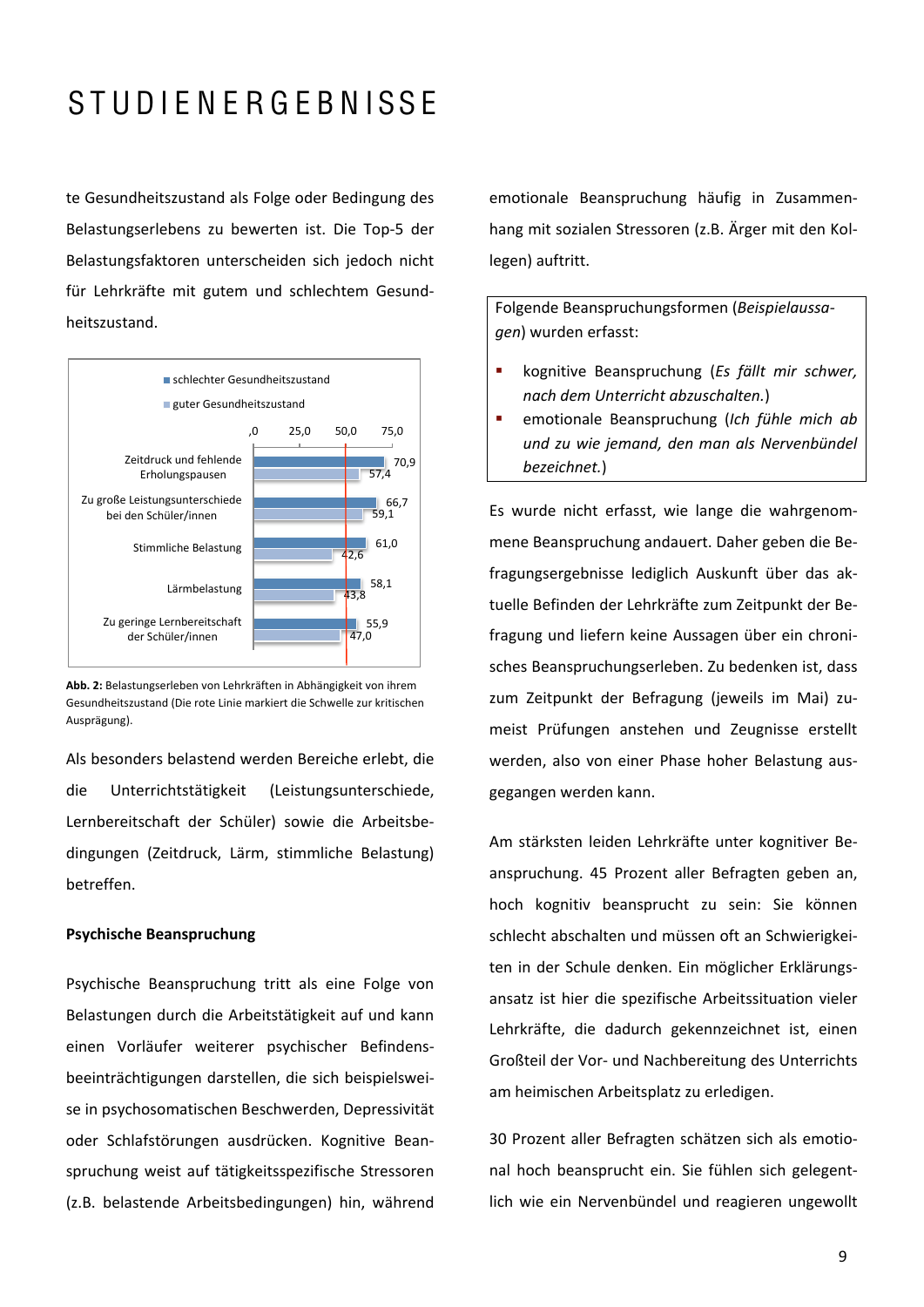gereizt. Der Anteil der emotional und/oder kognitiv hoch Beanspruchten ist bei Lehrerinnen höher als bei Lehrern (Abb.3).





#### Was hält Lehrkräfte gesund?

Die Gesundheit einer Person wird als das Resultat der erfolgreichen Bewältigung von Anforderungen mit Hilfe der zu Verfügung stehenden Ressourcen verstanden (vgl. Seite 2). Um die Gesundheit und das Wohlbefinden zu fördern, können sowohl die Ressourcen gestärkt als auch die Anforderungen angepasst werden. Ressourcen stellen wichtige Schutzfaktoren dar, d.h. sie können dazu beitragen, dass es nicht zu einer psychischen Beanspruchung kommt. Nachfolgend werden zunächst die externen und internen Ressourcen dargestellt, über die Lehrkräfte mit geringer gesundheitlicher Beanspruchung (kognitive und emotionale Beanspruchung) häufiger verfügen als Lehrkräfte mit hoher gesundheitlicher Beanspruchung. Außerdem werden Zusammenhänge zwischen den Merkmalen einer Schule und der gesundheitlichen Beanspruchung der Lehrkräfte dargestellt.

### **Externe Ressourcen**

Externe Ressourcen umfassen alle sozialen Unterstützungssysteme sowohl in der Familie als auch im Bekannten- und Kollegenkreis. Daneben gelten auch eine gute finanzielle Versorgung oder eine hohe Wohnqualität als externe Ressourcen. Diese wurden in der Studie aber nicht erhoben.

Folgende externe Ressourcen (Beispielaussagen) wurden erfasst:

- Soziale Unterstützung (Bei meiner Familie finde  $\mathbf{r}$ ich jede Unterstützung.)
- $\blacksquare$ Unterstützung im Kollegium (Wenn man Schwierigkeiten hat, die mit der Schule zu tun haben, kann man sich bei anderen Lehrer/innen Unterstützung holen.)
- $\mathbf{r}$ Zusammenarbeit im Unterricht (Es kommt bei uns oft vor, dass Unterricht gemeinsam vorbereitet wird.)
- $\overline{\phantom{a}}$ Rückmeldung durch die Schulleitung (Die Schulleitung gibt Rückmeldungen über die Qualität der geleisteten Arbeit.)

Lehrkräfte mit hohem Beanspruchungserleben verfügen über weniger externe Ressourcen im Vergleich zu Lehrkräften mit niedriger Beanspruchung (Abb.4).



Abb. 4: Verfügbarkeit externer Ressourcen in Abhängigkeit vom Beanspruchungsniveau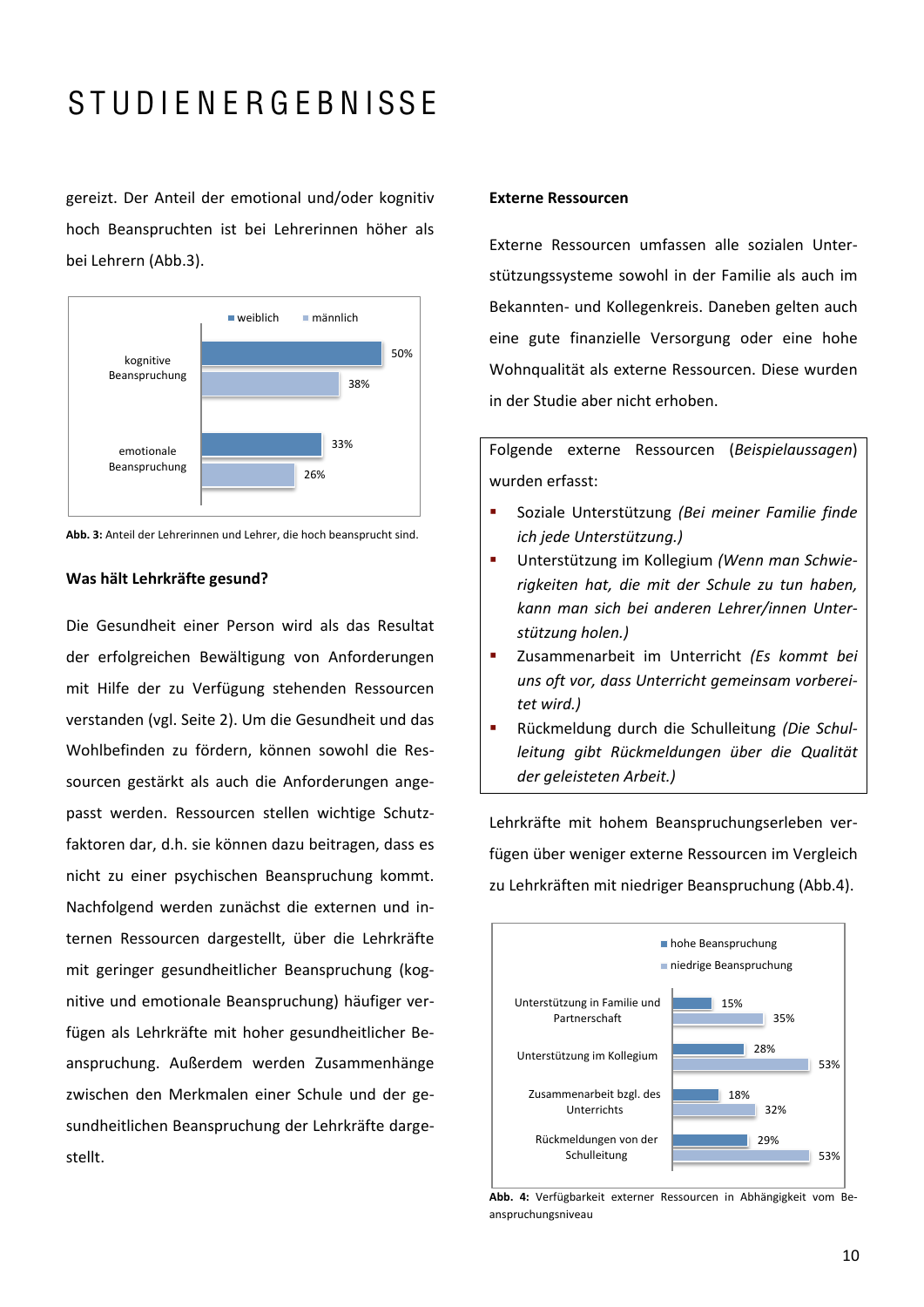In der Abbildung 4 wird der Anteil der Lehrkräfte dargestellt - getrennt nach Beanspruchungsniveau der in hohem Maße über die jeweilige externe Ressource verfügt (z.B. eine gute Unterstützung in Familie oder Partnerschaft). Niedrig beanspruchte Lehrkräfte verfügen im Vergleich zu hoch beanspruchten Lehrkräften mehr als doppelt so häufig über einen guten familiären Rückhalt. Etwa die Hälfte derjenigen, die eine niedrige Beanspruchung aufweisen, sieht auch das Kollegium als eine externe Ressource an, im Vergleich zu lediglich 28 Prozent bei den hoch beanspruchten Lehrkräften. Die Zusammenarbeit, z.B. bei der gemeinsamen Vorbereitung von Unterricht, kann ebenso entlastend wirken wie die Rückmeldung von der Schulleitung. Hier erhalten die niedrig Beanspruchten sehr viel häufiger eine Rückmeldung als die hoch Beanspruchten.

Die fachliche und sozio-emotionale Unterstützung durch Kollegen, Schulleitung und Familie erweist sich als eine sehr bedeutsame gesundheitsförderliche Ressource von Lehrkräften.

#### **Interne Ressourcen**

Interne oder personale Ressourcen umfassen alle psychischen und physischen Mittel einer Person, die sich als günstig zur Bewältigung von Anforderungen erweisen. Zu den psychischen Ressourcen gehören z.B. der aktive Umgang mit Problemen oder das Zutrauen in die eigenen Fähigkeiten. Verfügt eine Person über wenige personale Ressourcen, so steigt die Wahrscheinlichkeit, gesundheitliche Beeinträchtigungen zu erfahren (Becker et al. 2004).

Folgende interne Ressourcen (Beispielaussagen) wurden erfasst:

- Lehrer-Selbstwirksamkeit (Ich bin mir sicher, dass ich auch mit den problematischen Schüler/innen in guten Kontakt kommen kann, wenn ich mich darum bemühe.)
- $\blacksquare$ Resignationstendenz (Misserfolge kann ich nur schwer verkraften.)
- Offensive Problembewältigung (Wenn mir etwas nicht gelingt, bleibe ich hartnäckig und strenge mich umso mehr an.)
- $\blacksquare$ Innere Ruhe und Ausgeglichenheit (Hektik und Aufreauna um mich herum lassen mich kalt.)

Das Beanspruchungserleben der Lehrkräfte wurde in Zusammenhang mit der günstigen Ausprägung interner Ressourcen betrachtet. Niedrig Beanspruchte verfügen dabei deutlich häufiger über gut ausgeprägte interne Ressourcen als hoch Beanspruchte  $(Abb.5)$ .



Abb. 5: Verfügbarkeit interner Ressourcen in Abhängigkeit vom Beanspruchungsniveau

Insbesondere bei der Resignationstendenz und dem Gefühl von Ausgeglichenheit unterscheiden sich die Lehrkräfte der beiden Beanspruchungsniveaus sehr deutlich. Nur wenige Hochbeanspruchte erleben Ge-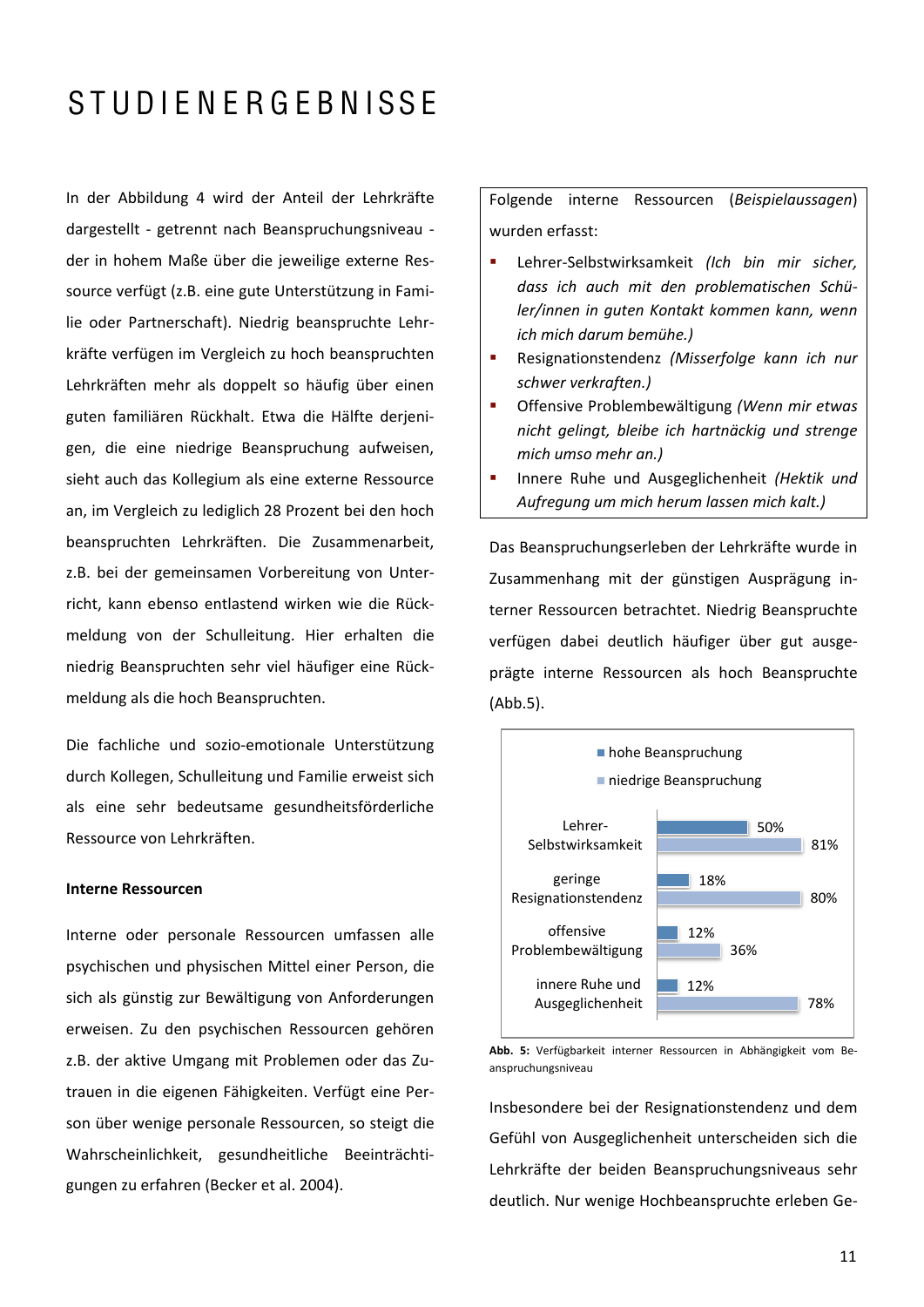fühle innerer Ruhe und Ausgeglichenheit (12 Prozent). Demgegenüber verfügen fast 80 Prozent der niedrig Beanspruchten über diese Ressource. Eine ähnliche Kluft zeigt sich bei der Resignationstendenz. 80 Prozent der niedrig Beanspruchten geben an, sich von Misserfolgen grundsätzlich nicht so schnell entmutigen zu lassen. Die Lehrer-Selbstwirksamkeit ist hingegen auch bei der Hälfte der Hoch-Beanspruchten gut ausgeprägt - im Vergleich zu 81 Prozent bei den niedrig Beanspruchten. Sie trauen sich zu, Schülerinnen und Schüler begeistern und auch mit schwierigen Schülern umgehen zu können.

### Einfluss schulischer Merkmale auf die kognitive und emotionale Beanspruchung von Lehrkräften

Die Gesundheit der Lehrkräfte wird auch durch die Arbeits- und Organisationsbedingungen der jeweiligen Schule beeinflusst. So unterscheiden sich die Schulen um bis zu 20 Prozentpunkte hinsichtlich der durchschnittlichen gesundheitlichen Beanspruchung ihrer Lehrkräfte. Diese Unterschiede lassen sich nicht aufgrund der Schulform erklären. So sind die Schulen mit der niedrigsten Beanspruchung ein Berufskolleg, eine Grundschule und ein Gymnasium.

Um zu untersuchen, welche Arbeits- und Organisationsbedingungen die unterschiedlichen Beanspruchungsniveaus in den Schulen erklären können, wurden die Zusammenhänge zwischen Arbeits- und Organisationsbedingungen und gesundheitlicher Beanspruchung auf Schulebene analysiert. Hierzu wurden die Daten für jede Schule aggregiert.

Schulen mit vergleichsweise wenig beanspruchten Lehrkräften unterscheiden sich vor allem in der Qualität des Schulleitungshandelns und der erlebten Kollegialität von Schulen mit einem hohen Anteil beanspruchter Lehrkräfte. Beispielsweise konnten bedeutsame Zusammenhänge für das mitarbeiterorientierte Führungsverhalten gefunden werden. Eine mitarbeiterorientierte Führung zeichnet sich durch ein Interesse am Wohlbefinden der Mitarbeiterinnen und Mitarbeiter und einen freundlichen Umgangston aus. In Schulen, in denen die Lehrkräfte die Schulleitung überwiegend als mitarbeiterorientiert erleben, ist der Anteil beanspruchter Lehrkräfte niedriger. Eine weitere Einflussgröße scheint auch die wahrgenommene Unterstützung durch die Kollegen zu sein. Der Rückhalt im Kollegium, die Unterstützung bei Schwierigkeiten sowie gegenseitiges Vertrauen stellen einen wichtigen Schutzfaktor im Umgang mit schulischen Belastungen dar. Außerdem spielt die Konsensorientierung der Lehrkräfte eine wichtige Rolle. Ziehen alle Lehrkräfte an einem Strang oder überwiegt das typische Einzelkämpfertum? Schulen, die sich um gemeinsame pädagogische Vorstellungen bemühen sowie die Zusammenarbeit fördern, werden mit weniger beanspruchten Lehrkräften belohnt. Dabei unterscheiden sich die Zusammenhänge für emotionale und kognitive Beanspruchung zum Teil deutlich. Kognitive Beanspruchung tritt häufiger an Schulen auf, an denen das Führungsverhalten der Schulleitung weniger mitarbeiterorientiert ist und es Unstimmigkeiten oder Streit im Kollegium gibt. Emotionale Beanspruchung steht zusätzlich in deutlichem Zusammenhang mit dem Schulmanagement: Sind die Zuständigkeiten nicht klar verteilt, erhalten die Lehrkräfte unklare Anweisungen, so weisen diese Schulen einen höheren Anteil emotional bean-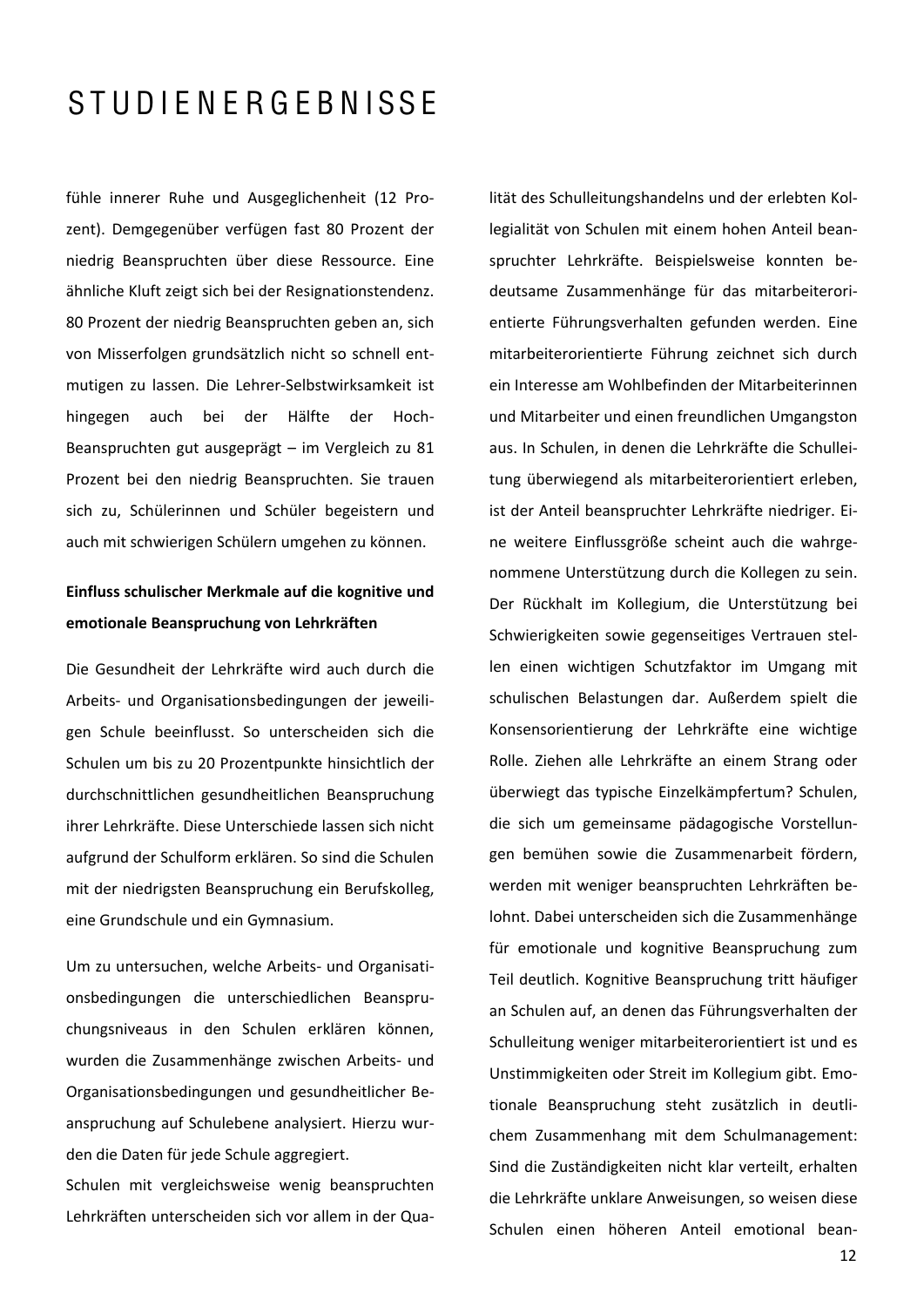spruchter Lehrkräfte auf. Insgesamt zeigt sich, dass emotionale Beanspruchung deutlicher als kognitive Beanspruchung mit Merkmalen der Schule in Verbindung steht (Tab. 4).

|                                  | Kognitive Bean- | <b>Emotionale Be-</b> |
|----------------------------------|-----------------|-----------------------|
|                                  | spruchung       | anspruchung           |
|                                  |                 |                       |
| Effizientes Schulmanagement      | $-177$          | $-0.544**$            |
| und klare Zuständigkeiten        |                 |                       |
| Mitarbeiterorientiertes Füh-     | $-.460*$        | $-0.505**$            |
| rungsverhalten der Schulleitung  |                 |                       |
| Unsicherheit (widersprüchliche   | ,359            | $,505***$             |
| oder unklare Anweisungen)        |                 |                       |
| Konsensorientierung der Lehr-    | $-0.351$        | $-0.497**$            |
| kräfte                           |                 |                       |
| Soziale Unterstützung durch Kol- | $-.373*$        | $-.470*$              |
| legen                            |                 |                       |

Tab.4: Bivariate Korrelation nach Pearson zwischen Beanspruchung und Schulvariablen

\* Korrelation ist auf dem Niveau von ,05 signifikant

\*\* Korrelation ist auf dem Niveau von ,01 signifikant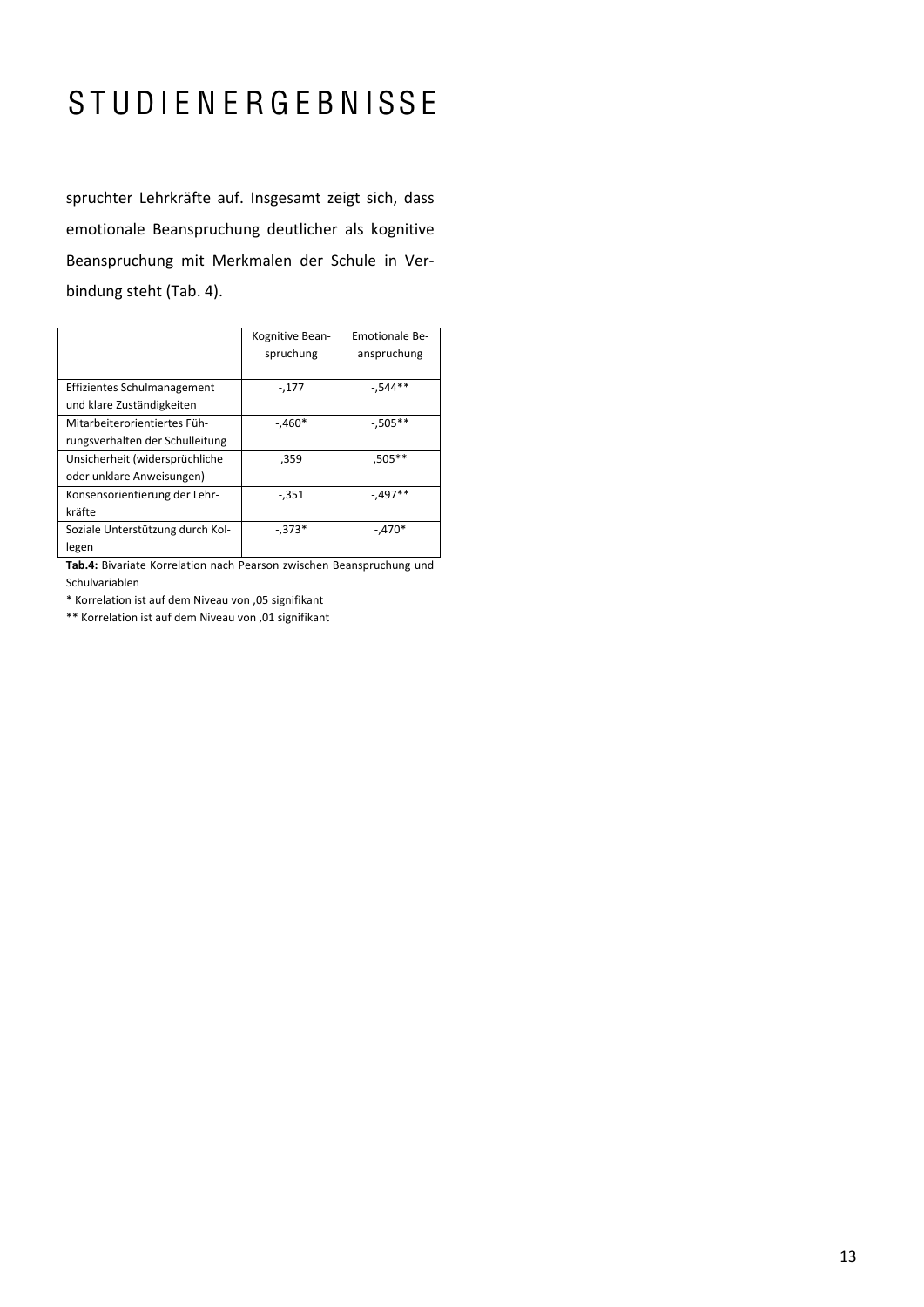### EMPFEHLUNGEN

Sowohl Merkmale der Person als auch der Schule stehen in Zusammenhang mit dem Beanspruchungserleben und der Gesundheit der Lehrkräfte. Maßnahmen der Gesundheitsförderung sollten daher an den individuellen Gesundheitsrisiken und gesundheitsförderlichen Ressourcen als auch an den schulischen Bedingungen ansetzen (Verhaltens- und Verhältnisprävention).

### **Empfehlungen auf individueller Ebene:**

- $\bullet$ Für einen aktiven Ausgleich zum Arbeitsleben sorgen.
- Auf eine Trennung von Arbeit und Freizeit achten, feste Arbeitszeiten einrichten und Rituale einzuführen, die das Ende der Arbeitszeit markieren (z.B. Teetrinken, kleiner Spaziergang).
- Entspannungsmethoden erlernen und regelmä- $\bullet$ ßig üben, vor allem in Phasen hoher Belastung.
- Kurze Phasen der Entspannung in den Unterricht  $\bullet$ oder die Unterrichtspausen einbauen, ggf. gemeinsam mit den Schülern.
- Schwierigkeiten mit Schülern und Kollegen aktiv  $\bullet$ bearbeiten, z.B. im Rahmen kollegialer Beratungs- oder Supervisionsgruppen oder privater Supervision.

### Empfehlungen für Schulleiterinnen und Schulleiter

Das salutogene Leitungshandeln beruht auf der Idee, dass Schulleiterinnen und Schulleiter unmittelbar Einfluss auf das Kohärenzgefühl der Lehrkräfte nehmen können. Das Kohärenzgefühl besteht aus den Dimensionen Verstehbarkeit, Bewältigbarkeit und Bedeutsamkeit (Antonovsky 1987). Hazrad und andere (2009) haben diese Dimensionen in Leitfäden für ein salutogenes Führungsverhalten übersetzt. Die Schulleitung fördert mit diesem Führungsverhalten das Gefühl der Lehrkräfte, dass die beruflichen Anforderungen bewältigbar, verstehbar und bedeutsam sind. Die folgende Tabelle zeigt die Handlungsmöglichkeiten von Schulleiterinnen und Schulleitern in den drei Dimensionen des Kohärenzgefühls auf.

| <b>Dimensionen</b> | Handlungsmöglichkeiten                        |  |  |
|--------------------|-----------------------------------------------|--|--|
| Verstehbarkeit     | Transparenz in Verantwortungsregelungen/      |  |  |
|                    | Entscheidungen                                |  |  |
|                    | Informationsfluss fördern                     |  |  |
|                    | Aufgabenklarheit                              |  |  |
|                    | Verständliche Erklärungen                     |  |  |
|                    | Passung von Aufgabe und Person                |  |  |
| Bewältigbarkeit    | Selbstwert fördern durch Anerkennung          |  |  |
|                    | und Rückmeldung                               |  |  |
|                    | Individuelle Stärken und Schwächen            |  |  |
|                    | berücksichtigen                               |  |  |
|                    | Optimale Arbeits- und Organisationsstrukturen |  |  |
|                    | schaffen                                      |  |  |
|                    | Kooperationsgelegenheiten ermöglichen         |  |  |
|                    | Materialaustausch fördern                     |  |  |
| Bedeutsamkeit      | Zielorientiertes Handeln<br>▪                 |  |  |
|                    | Vermitteln von Visionen                       |  |  |
|                    | Gemeinsame Zielsetzung                        |  |  |
|                    | Handlungen erläutern, Zielklarheit            |  |  |

Tab.5: Salutogenes Leitungshandeln.

Quelle: Hazrad u.a. (2009), Seite 127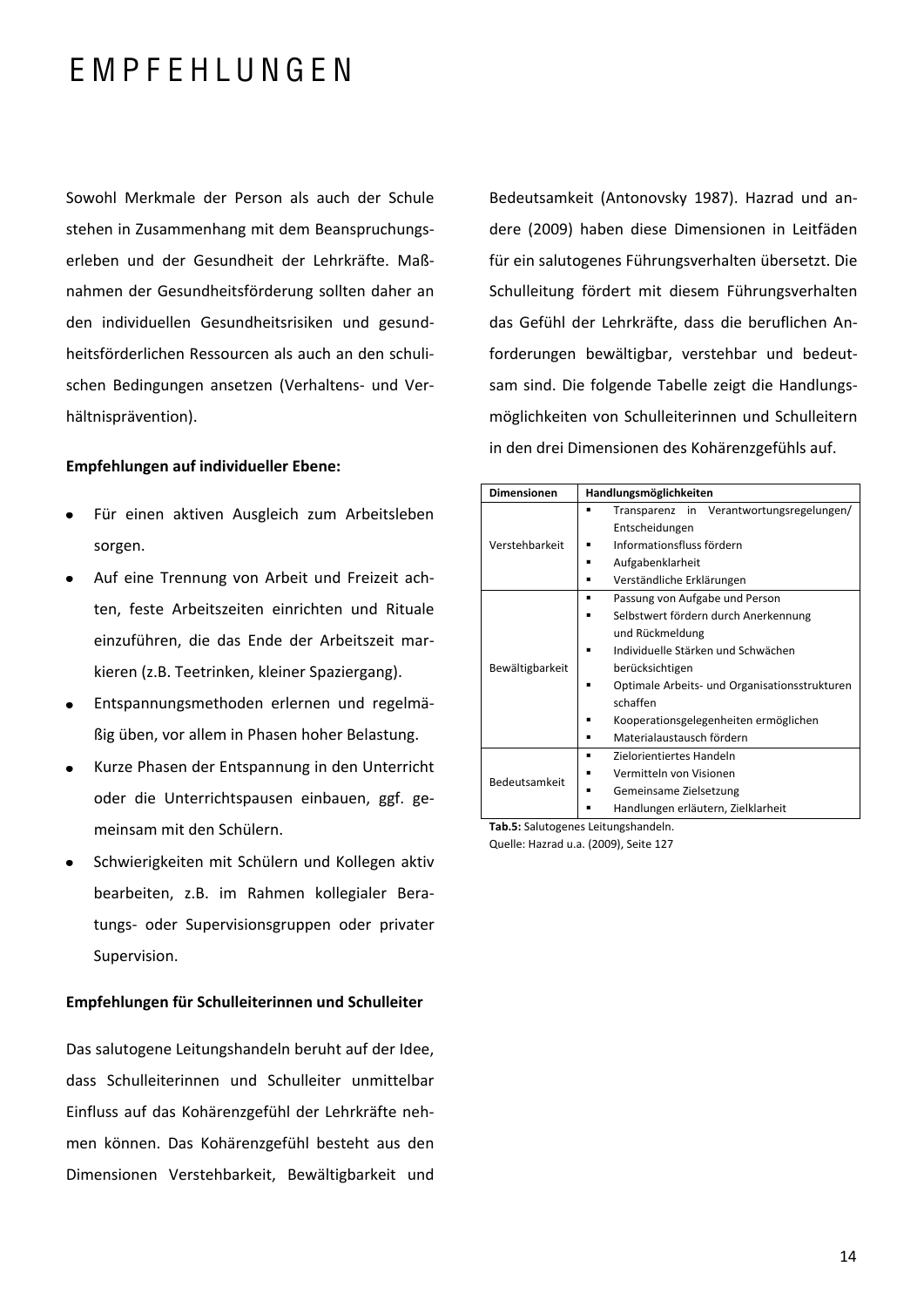### QUELLEN

Antonovsky, A. (1987): Unraveling the mystery of health - How people manage stress and stay well. San Francisco: Jossey-Bass

Becker, P.; Schulz, P.; Schlotz, W. (2004): Persönlichkeit, chronischer Stress und Gesundheit. Eine prospektive Studie zur Überprüfung des systemischen Anforderungs-Ressourcen-Modells. In: Zeitschrift für Gesundheitspsychologie, 12 (1), S. 11-23

Paulus, P. (2003): Schulische Gesundheitsförderung - vom Kopf auf die Füße gestellt. Von der Gesundheitsfördernden Schule zur guten gesunden Schule. In: Aregger, K.; Lattmann, U. P. (Hrsg.): Gesundheitsfördernde Schule - eine Utopie? Konzepte, Praxisbeispiele, Perspektiven. Luzern: Sauerländer, S. 92-116

Hazrad, B.; Gieske, M.; Rolff, H.-G. (2009): Gesundheitsmanagement in der Schule. Lehrergesundheit als neue Aufgabe der Schulleitung. Köln: Link Luchterhand

Klusmann, U.: Kunter, M.: Trautwein, U. und Baumert, J. (2006): Lehrerbelastung und Unterrichtsqualität aus der Perspektive von Lehrenden und Lernenden. In: Zeitschrift für Pädagogische Psychologie, 20  $(3)$ , S. 161-173

Krause, A. und Dorsemagen, C. (2007): Ergebnisse der Lehrerbelastungsforschung: Orientierung im Forschungsdschungel. In: Rothland, M. (Hrsg.): Belastung und Beanspruchung im Lehrerberuf. Modelle, Befunde, Interventionen, Wiesbaden: VS Verlag für Sozialwissenschaften, S. 52-80

Lehr, D. (2011): Belastung und Beanspruchung im Lehrerberuf in der personenbezogenen Forschung. Gesundheitliche Situation und Evidenz für Risikofaktoren. In: Terhart, E.; Bennewitz, H.; Rothland, M. (Hrsg.): Handbuch der Forschung zum Lehrerberuf. Münster: Waxmann, S. 757-773

Lehr, D. (2004): Psychosomatisch erkrankte und "gesunde" Lehrkräfte: auf der Suche nach den entscheidenden Unterschieden. In: Hillert, A.; Schmitz, E. (Hrsg.): Psychosomatische Erkrankungen bei Lehrerinnen und Lehrern. Stuttgart: Schattauer, S. 120-140

Schaarschmidt, U. (Hrsg.) (2005): Halbtagsjobber? Psychische Gesundheit im Lehrerberuf - Analyse eines veränderungsbedürftigen Zustandes. Weinheim und Basel: Beltz - Verlag